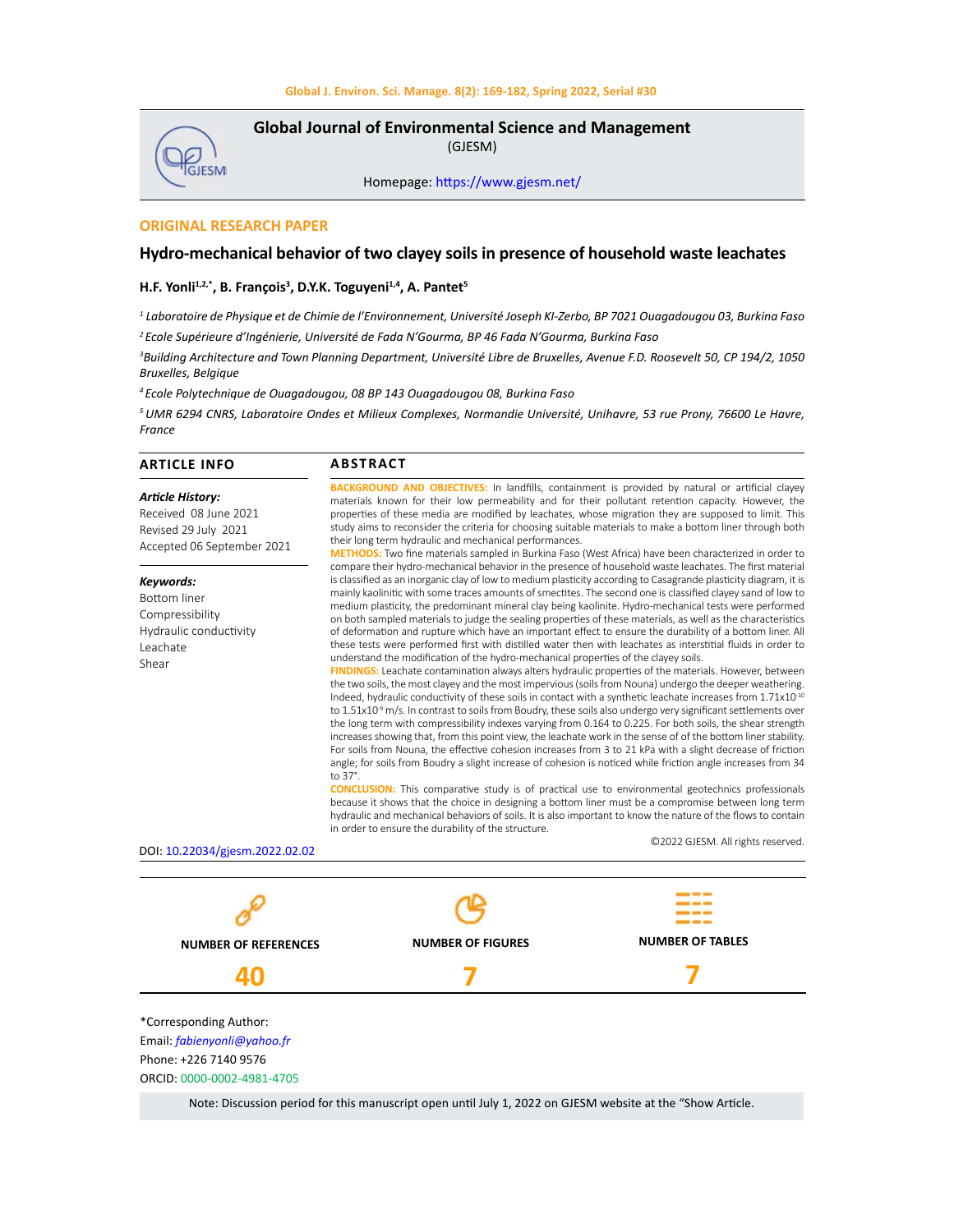slopes is determined so as to ensure a sufficient coefficient of stability [\(Abramson](#page-12-0) *et al.*, 2002). Vertical deformations of the liner, called settlements, will occur during the exploitation of the landfill. Settlements are linked to compressibility, which similar to the hydraulic conductivity, is one of the most important properties of the liner material ([Mishra](#page-12-0) *et al.*[, 2010\).](#page-12-0) The assessment of the settlements caused by the overloads represented by the weight of the waste accumulated over several meters vertical deformations must be verified [\(Dutta and Mishra,](#page-12-0) [2016](#page-12-0)) as well as the risk of failure of the landfill that may occur during the phases of construction, operation and closure of the landfill [\(Townsend](#page-12-0) *et al.*[, 2015\).](#page-12-0) All this requires the determination of the appropriate geotechnical parameters of the bottom liners. As stated above, hydraulic conductivity is the parameter used to judge of the sealing potential of the bottom liner. In soil mechanics, stability analyzes are based on the determination of cohesion and angle of friction (parameters relating to shear strength). Recompression and compression indexes are used to predict settlements. Hydro-mechanical tests are carried out to measure such parameters in order to judge the use of these local clayey materials as perennial impervious barriers. However some major concerns are not sufficiently addressed. For instance there is no regulatory specification about how to measure hydraulic conductivity [\(Ait Saadi,](#page-12-0) [2003\)](#page-12-0) of a bottom liner. Yet, many authors such as [Benson](#page-12-0) *et al.* (2018) have well established that this parameter often increase when soils suitable for

#### **INTRODUCTION**

Due to the evolution of its demography as well as its consumption, Burkina Faso (West Africa) is experiencing a situation of high waste production currently estimated at 500 000 tons per year for its capital Ouagadougou. As in many developing countries, waste storage has migrated from uncontrolled dumping to landfills of several ha. The construction of a landfill requires phases of earthworks to define a main excavation which will be divided in several cells. These cells will be filled with waste and covered with a clayey cap liner when full in order to isolate waste. Before the installation of this cover, the rainwater percolates through the waste and is temporarily loaded to produce leachate. Leachate quality is the result of the waste composition, water budget, biological, chemical, and physical conditions in the landfill body ([Erhig and](#page-12-0)  [Stegmann, 2018\)](#page-12-0), its composition varies significantly among landfills depending on waste composition, waste age and landfilling technology ([Christensen](#page-12-0) *et al*, [2001](#page-12-0)). Familiarly called "garbage juice" [\(Jambeck,](#page-12-0)  [2007](#page-12-0)), leachate of household and similar waste has a potentiel impact on land, soils and groundwater ([Wdowczyk and Szymańska-Pulikowska, 2021; Ullah](#page-12-0)  *et al.,* [2018; Azizi](#page-12-0) *et al.,* 2016). These leachates must be drained by a granular material and a network of flexible pipelines before being pumped out for treatment. Despite the presence of this Leachate Collection and Removal System (LCRS), soil and groundwater protection must also be ensured by a geological barrier known as bottom liner which covers the slope and the bottom of the excavation. The bottom liners must limit the infiltration of pollutants and various authors such as [Widomski](#page-12-0) *et al.* (2018) agree that it ensures the long-term safety of the site. Very often, adequate geological conditions are not satisfied and techniques of strengthening and soil treatment are implemented. The design of landfills is mainly based on a criteria related to hydraulic flow of leachate through the sealing barriers. The most stringent national and international regulations define a threshold value of  $10^{-9}$  m/s for hydraulic conductivity (also called permeability) over a thickness of at least 1 m on the bottom and 0.5 m on the slopes ([Wagner, 2013\).](#page-12-0) In addition, mechanical properties such as shear strength, low compressibility, low shrinkage-swelling are required for the design ([Abdellah](#page-12-0) *et al.*, 2020). Indeed, the geometry of the

liners experience leachate leakage. Also note that according to established normative procedures tests are often conducted with distilled water whereas some authors have noticed changes on the long term mechanical behavior due to the leachate impact [\(Cuisinier](#page-12-0) *et al.*, 2014). Sometimes the behavior can be quite unpredictable and leachate can improve or alter mechanical properties of the liner. Indeed [Dutta and Mishra \(2016\)](#page-12-0) noticed a decrease in compressibility index of bentonites in presence of salt solutions. Naeini *et al.* [\(2016\)](#page-12-0) showed that interaction of inorganic clay with bentonite increased shear strength of the liner. Otherwise [Gratchev and](#page-12-0) [Towhata \(2016\)](#page-12-0) noticed an increase of compressibility indexes of Kansai clay with acidic solutions, meaning an increase in settlements. Another concern is the fact that most impervious clays do not always have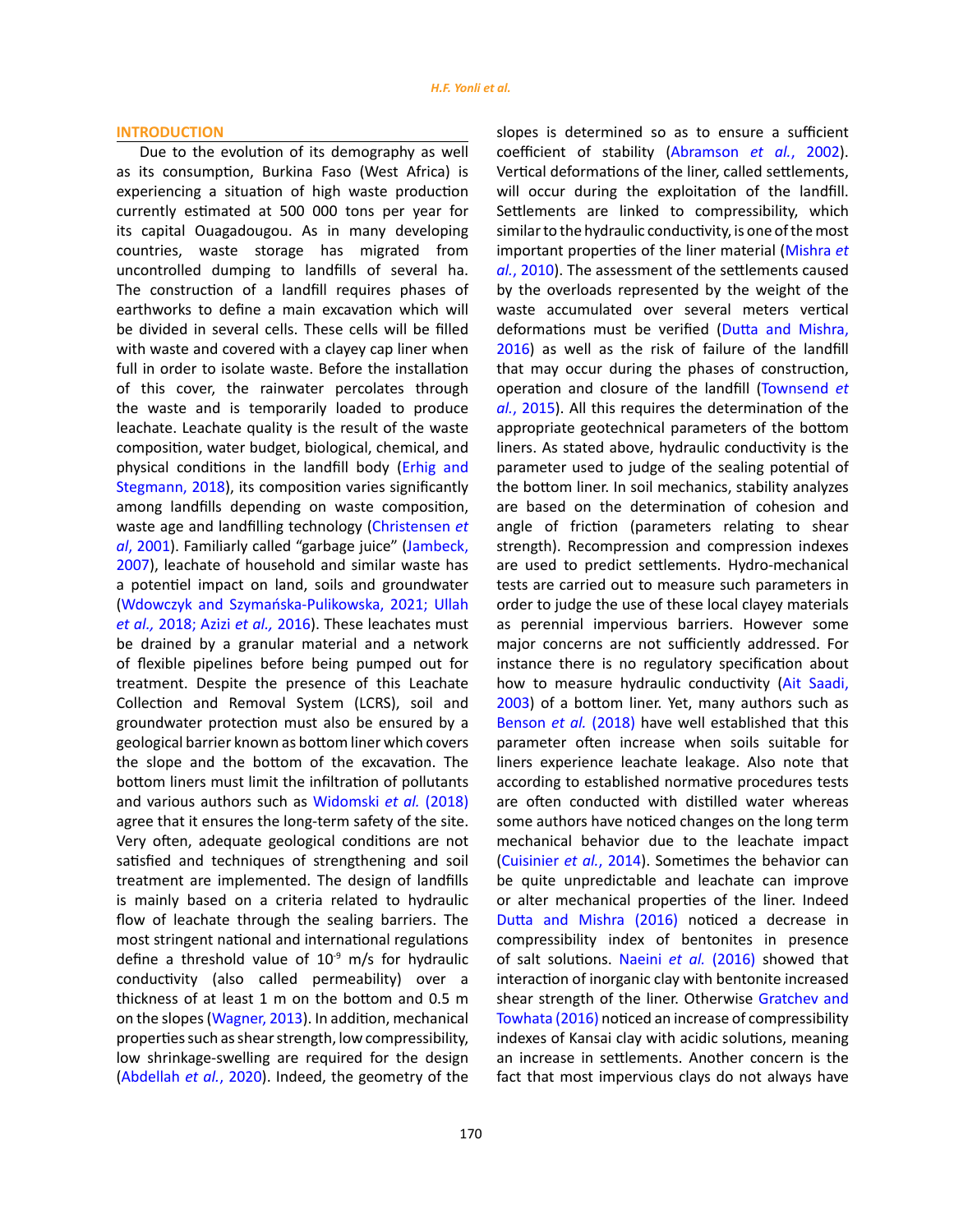the best mechanical properties. Few works have highlighted the considerations described above through a comparison between two clayey materials solicited by the same leachate. This approach makes it easier to understand the criteria for choosing suitable clayey material to make a bottom liner. The study highlights the importance of a compromise between hydraulic and mechanical performances. It also highliths the importance of the representativeness of the type of fluid used for the determination of the geotechnical parameters. In summary, the study offers to environmental geotechnics professionals a reflection on how to judge the performance of clay barriers on the long term. In this study, the hydromechanical performances of two clayey materials, sampled in Burkina Faso (West Africa) and their evolution when they are in presence of household waste leachates are examined. The study was conducted in Burkina Faso between 2018 and 2020.

## **MATERIALS AND METHODS**

The methodological approach consists first of all, in selecting two soils which have different mineralogical properties, both potentially suitable as bottom liners, and testing their hydro-mechanical properties in a defined reference condition. This reference condition, simulated by saturation with distilled water, aims to describe the behavior of a landfill when it is not yet solicited by the chemical action of the leachates. The hydro-mechanical properties are then assessed with two types of leachates in order to understand the modification of the behavior of the bottom liner during the operation of a landfill, including leachate leakage, deformation and risks of failure of the bottom liner. The discussion which follows will focus on the modification of properties according to the mineralogical nature of the liner and according to the type of leachate. It is oriented towards the selection criteria to consider in the choice of suitable clayey soils to make bottom liners. Fig. 1 presents the overall methodology of the characterization of the studied clayey soils.

## *Choice and identification of soils*

In this study, two soils were collected in Burkina Faso. The first one is natural and comes from Nouna located 284 km northwest of the capital Ouagadougou. In this zone, the geological conditions indicate a cover of aeolian sands, clays and alluvium constituting young sediments on old lands. The sampling area is located in a vast plain flooded in places and covered with weeds in the winter season. When sampled, the soil is in the form of hardened blocks. Soils from Nouna are gray and hard when dry. They are moistened when black, they are soft and they smell as organic matter in decomposition. The sampling area is  $X = 406,327$  and  $Y = 1,405,498$  (UTM ZONE 30P). The second one comes from Boudry located 100.5 km east of Ouagadougou (X = 749,953 and Y = 1,353,945 UTM ZONE 30P). These soils from Boudry are generally shallow and not very fertile, of the ferruginous tropical type, vulnerable to the action of erosion and runoff. The sampling area is located



Fig. 1: Methodology of characterization of the hydro-mechanical behavior of the two clayey soils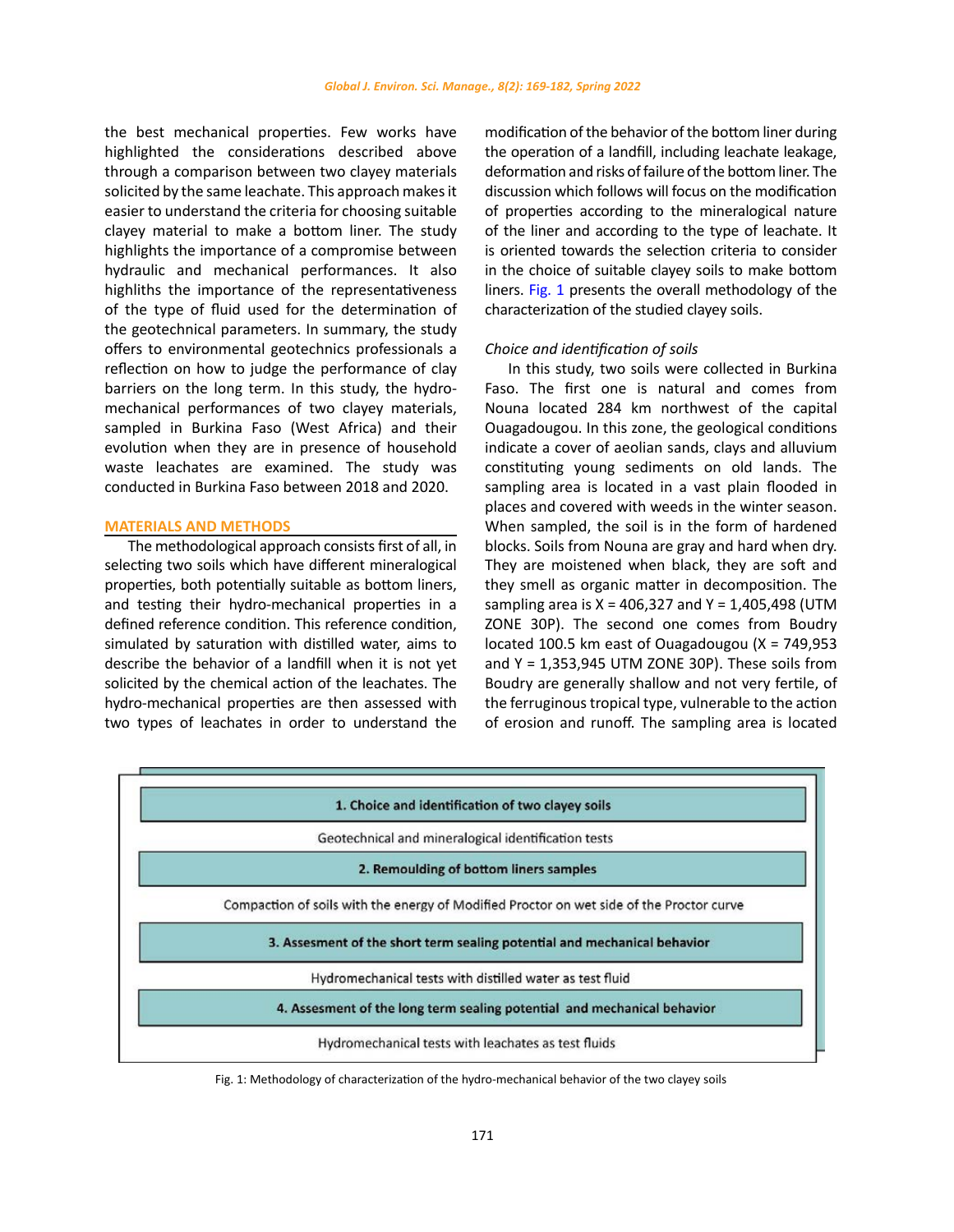#### *Hydro-mechanical behavior of clayey soils*

Table 1: Geotechnical identification parameters of the studied soils Table 1: Geotechnical identification parameters of the studied soils



Fig. 2: Mineralogical composition of the fine fraction of the studied soils

on a large, sparsely treed plain. The reddish surface of the soil is sandy-silty. When sampled, the soil is in the form of hardened blocks. The walls remain vertical. The soil is completely dry, light brown to yellow with gravel or nodules. Soils were collected by hand digging of 75 cm deep hole. These samples were brought to the laboratory after a first on-site quartering operation. These samples of about 100 kg of soil were air-dried in the laboratory and broken up by hand. By a second quartering operation, several homogeneous batches were made, which will serve as test samples as well as for the production of test specimens. Identification tests (mineralogy by X-Ray diffraction over the infra 80 μm, particle size analysis using sieve analysis and sedimentometry, Atterberg limits, and determination of organic matter by calcination according to NF standards [\(AFNOR, 1992;](#page-12-0)  [1996; 1998; 2002\)](#page-12-0) and modified Proctor tests were carried out on these soils in order to determine their nature parameters of and compaction characteristics. The results of the geotechnical identification are shown in Table 1. The semi-quantitative mineralogical composition of the powders, which can be obtained by XRD analysis, is shown in Fig. 2. This mineralogical analysis were carried out on air-dried and glycol saturated preparations from the fine fraction of the soils. The diffractograms analysis was carried out according to Rietveld method.

The geotechnical identification tests essentially indicate clayey materials; the results of the mineralogy confirm that the fine fraction is mainly clayey respectively 76% for soils from Nouna and 41% for soils from Boudry. XRD results from oriented preparations and glycol-saturated oriented preparations reveals that the predominant mineral is kaolinite (74% of kaolinite and 2% of smectites for soils from Nouna, 41% of kaolinite for soils from Boudry). The results also report a significant amount of organic matter. In the Casagrande diagram, these materials are described as medium inorganic clays (CL), however the soil from Boudry are rather clayey sand (SC-CL). Their PI values are relatively high and thus make them promising from the point of view of their sealing potential.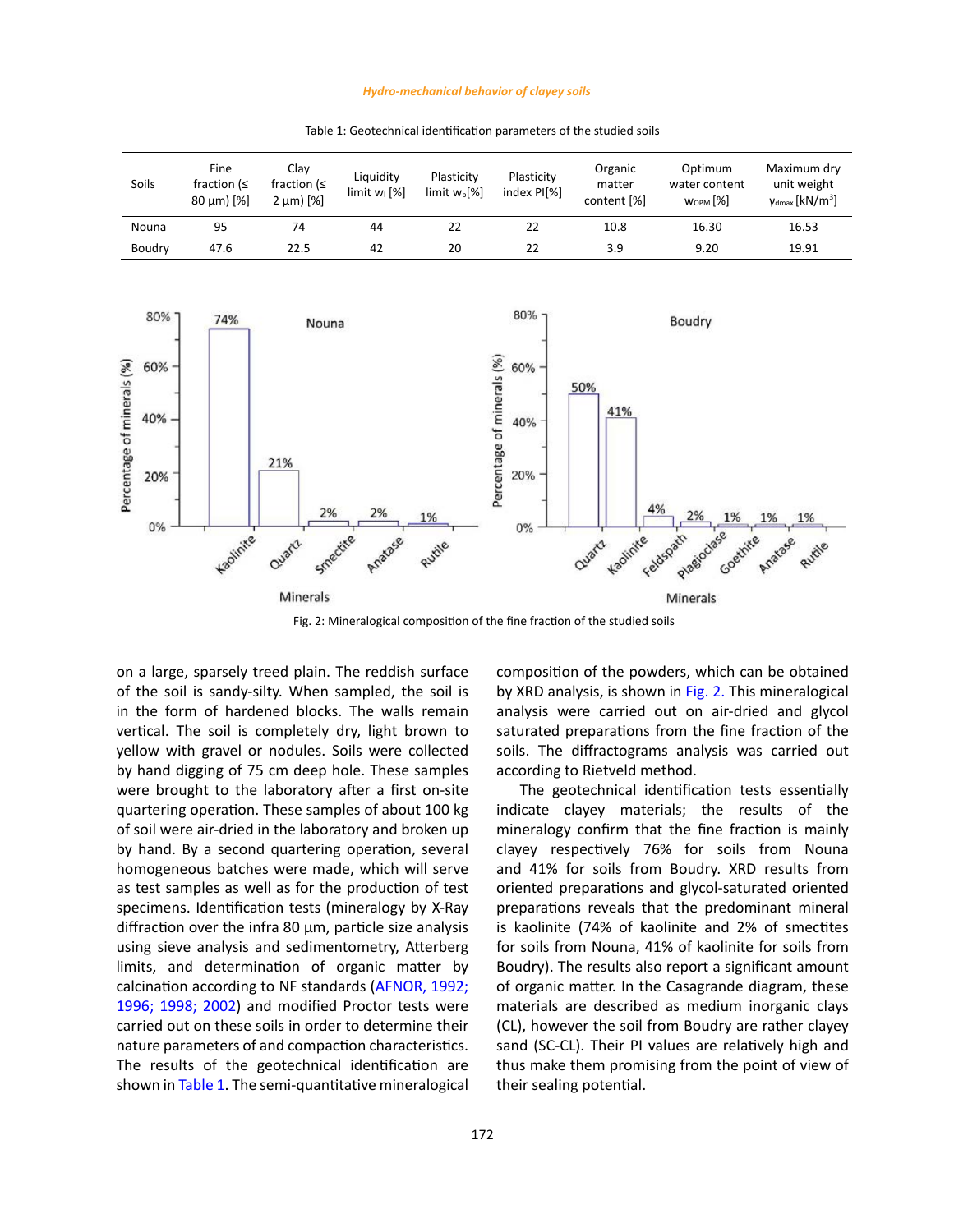#### *Global J. Environ. Sci. Manage., 8(2): 169-182, Spring 2022*

|                               | Percentage composition of waste fraction |            |  |
|-------------------------------|------------------------------------------|------------|--|
| Category of waste             | Rainy season                             | Dry season |  |
| Fermentable waste             | 23.86                                    | 19.94      |  |
| Paper                         | 1.65                                     | 2.37       |  |
| Cardboard                     | 4.49                                     | 5.19       |  |
| Composites                    | 1.53                                     | 2.28       |  |
| <b>Textiles</b>               | 5.41                                     | 4.32       |  |
| Sanitary textiles             | 1.69                                     | 1.94       |  |
| Plastics                      | 11.13                                    | 12.1       |  |
| Non-classified combustibles   | 3.46                                     | 2.81       |  |
| Glass                         | 1.14                                     | 3          |  |
| Metals                        | 2.89                                     | 1.71       |  |
| Non-classified incombustibles | 4.27                                     | 5.12       |  |
| Special wastes                | 0.22                                     | 1.14       |  |
| Fine materials                | 38.27                                    | 38.08      |  |

|  |  | Table 2: Composition by category of waste for Ouagadougou landfill (Haro et al., 2018) |  |  |
|--|--|----------------------------------------------------------------------------------------|--|--|
|--|--|----------------------------------------------------------------------------------------|--|--|

Table 3: Chemical composition (major ions) of the synthetic leachate Table 3: Chemical composition (major ions) of the synthetic leachate

| lonic species          | $C_{\mathbf{z}}$<br>ca | <b>CI-</b> | $\cdots$    | $+$   | $Mg^{2+}$ | $Na+$ | NH <sub>4</sub> | SO <sub>4</sub> <sup>2</sup> |
|------------------------|------------------------|------------|-------------|-------|-----------|-------|-----------------|------------------------------|
| Concentrations (mol/L) | 014.ر                  | 0.07       | $7.10^{-4}$ | 0.017 | 0.002     | 0,035 | 0.003           | 0,009                        |
| Concentrations (mg/L)  | 570.2                  | 2475.8     |             | 673.5 | 50        | 793.2 | 50              | 834,9                        |

### *Choice of leachates*

Two types of leachates have been used in this study. The first one is natural and has been collected from the leachate storage and treatment ponds from the drainage system of Ouagadougou landfill. The values of BOD<sub>5</sub>/COD highlight a large amount of organic matter. The pH value of the leachate is representative of a basic leachate with a pH of 7.68. The low electrical conductivity value of 1182 us/cm shows that the salinity and at the same time the ionic strength of this leachate are not important. More details about its composition figured in [Vianney](#page-12-0) *et al.* [\(2017\)](#page-12-0). The composition by category of waste of Ouagadougou landfills are given in Table 2.

The second leachate is synthetic and has been formulated to be as close as possible of a young leachate from a household landfill in an acidogenesis phase. The formulation of this leachate has been described by Yonli *et al.* [\(2017\)](#page-12-0). It has a relatively high biodegradable organic load consisting mainly of VFAs (Volatile Fatty Acids) and it is also loaded with heavy metals. Concentrations of chemical species (Table 3) are selected to stay within the usual ranges found in landfills and described by Christensen *et al.* (2001). The pH of the synthetic leachate is acidic with the value of 5.07 and an electrical conductivity of 12,560 µs/cm highlighting a high value of ionic strength.

Thus, there are two leachates, the synthetic one is potentially more aggressive. The formulation of synthetic leachates is a practice used in several studies. It has the advantage of guaranteeing control of the chemical composition and of discussing the modifications induced by the chemical species present by varying their concentration or by considering their actions in isolation.

# *Assessment of hydraulic conductivity by means of filtration tests on the two materials*

The hydraulic behavior of the soils was assessed by means of API (American Petroleum Institute) type filtration tests. The method is well documented and consists of subjecting a suspension of soil and solvent to a pressure of 690 kPa [\(Sherwood, 1997; Benna-](#page-12-0)Zayani *et al.*[, 2001; Pantet and Monnet, 2007 ; Rosin-](#page-12-0)Paumier *et al.*[, 2011\). T](#page-12-0)he applied pressure forces the liquid to flow while the solid part called cake is retained on a filter paper. The kinetics of filtration are related to the hydraulic properties of the cake as well as the chemical composition of the filtered liquid. Although Darcy's law was developed for grainy soils (sands and gravels), to this day, it is still used, for cohesive soils (clays and silts). Application to fine soils assumes a sufficiently high hydraulic gradient so as not to observe deviations from Darcy's law. This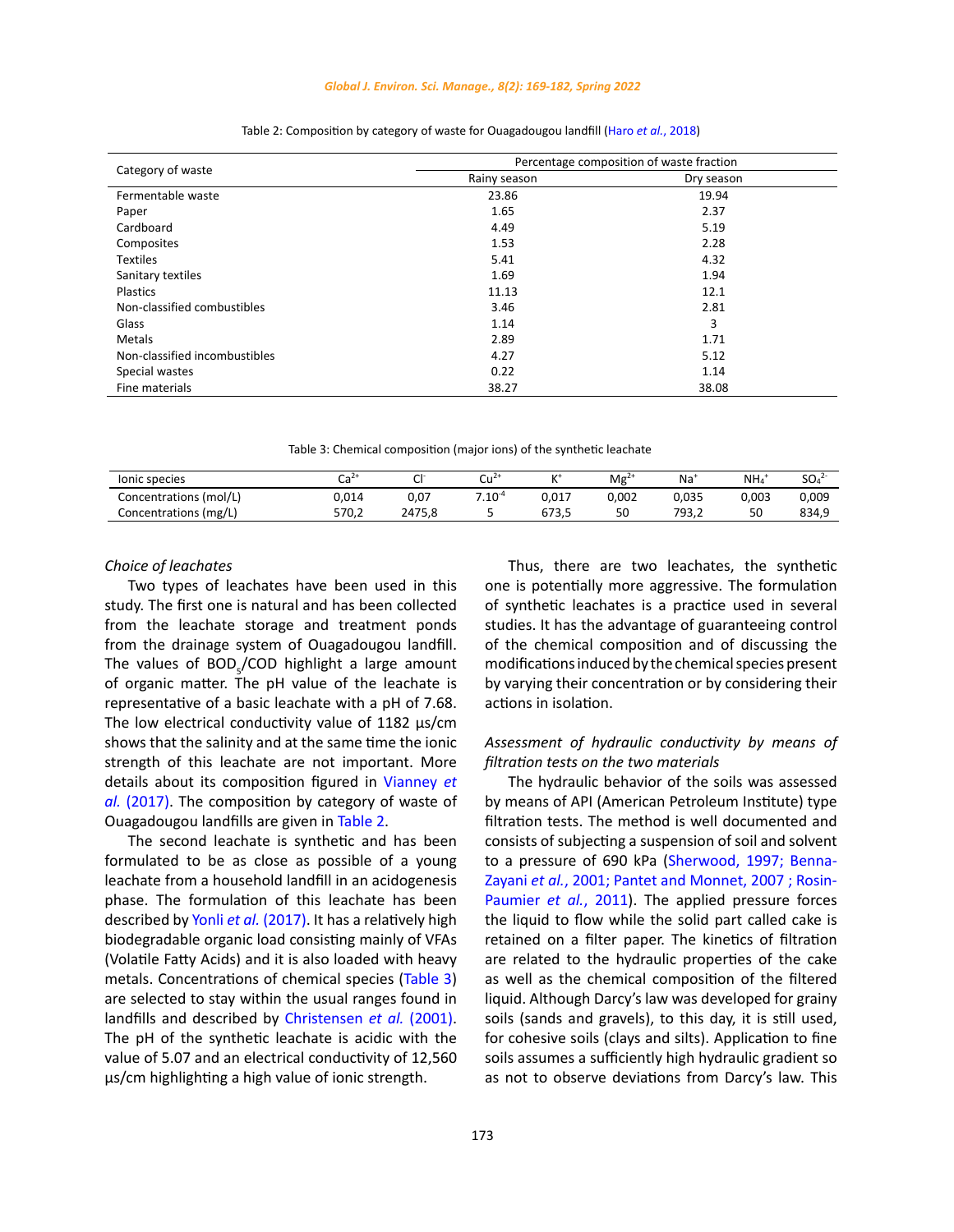condition is fulfilled within the framework of this study, given the high pressure value applied to the clay suspensions. From Darcy's law, it is established that the cumulative volume of filtrate  $V(m^3)$  is expressed as a linear relation as a function of the square root of time t(s) using Eq. 1.

$$
V^2 = 2.K.S^2.P.t/(\mu.b)
$$
 (1)

Where, K is the desired intrinsic permeability  $(m<sup>2</sup>)$ of the material, S the surface of the sample  $(m<sup>2</sup>)$ , P the pressure (Pa), μ the viscosity of the water (Pa.s<sup>-</sup> <sup>1</sup>) and b =  $cS/V_f$  the specific volume of the cake deposited per unit volume, c the cake thickness (m),  $V_f$  is the final volume at the end of filtration (m<sup>3</sup>). The coefficient of permeability or hydraulic conductivity k(m/s) is thereafter obtained by Eq. 2.

$$
k = \rho.g.K/\mu \tag{2}
$$

Where, ρ is the bulk density of water (kg/m), g is the acceleration due to gravity  $(m<sup>2</sup>/s)$ 

The suspensions dosed at 100 g/L are prepared with distilled water (which serves as a reference situation) then in the presence of the leachates (natural leachate and synthetic leachate) at the same dosage. The void ratio of the cake is calculated after determining its dry density  $\rho_d$  using Eq. 3.

$$
e = \rho_s / \rho_d - 1 \tag{3}
$$

Where,  $\rho_{\rm s}$  is the density of the solid particles assumed equal to 2.65  $g/cm<sup>3</sup>$ .

The advantage of the filtration tests method lies in its rapidity since it makes it possible to avoid the saturation period required before permeability falling head tests. Although the void index is not the same in both tests, filtration tests and permeability falling head tests lead to the same orders of magnitude of the hydraulic conductivity.

# *Assessment of mechanical behavior of soils from Nouna*

The various mechanical parameters were determined by conducting tests on compacted samples of soils from Nouna and Boudry under drained conditions with water as saturating fluid and then with leachates. Conditions of compaction and conditions of drainage are identical in both cases. To ensure a low permeability, the samples have been remoulded by compaction with the energy of Modified Proctor on wet side of the Proctor curve (at  $W_{OPM}$ +3%).

## *Assessment of compressibility*

The deformation properties of the soils were assessed by means of oedometric tests, applying a loading stage every 24 hours. In this approach, the consolidation phenomenon involded, implies a strong coupling between the mechanical compressibility of the soil skeleton and the drainage of the interstitial fluid and supposes a saturation of the soil. The samples of soils tested in this study were allowed to swell almost freely during a saturation phase, the sample is only subjected to a vertical stress corresponding to the weight of the piston (3 kPa). Then, the loads applied to the sample were increased, step by step, up to 483 kPa, with three loading/unloading cycles. The value of 483 kPa corresponds to the order of magnitude of the stresses caused by the weight of the waste in the landfills in Burkina Faso. The deformation parameters were calculated from the compressibility curve e-logo' where e is the soil void ratio and  $\sigma'_{\nu}$  is the corresponding applied effective vertical stress. The compression and recompression indexes  $C_c$  and  $C_r$  are important because they allow to calculate the settlement (vertical deformation of the bottom liner). In the case of excessive settlements and especially differential settlements, the clayey bottom liner may be damaged.

#### *Assessment of shear strength*

The shear strength is measured by means of direct shear test, using a shear test appartus equipped with an automated acquisition device. It is assumed that, in landfills, the application of loads related to the weight of waste leads to the consolidation of the soil through the dissipation of interstitial pressures. This is why, tests conducted with different loads were carried out under saturated conditions with a sufficiently slow speed (of 0.02 mm/mn), in order to measure the effective characteristics. The shear stress at the rupture obeys Coulomb's law, using Eq. 4.

$$
\tau = C' + \sigma_v' . tan\phi'
$$
 (4)

Where, C' is the effective cohesion and  $\phi'$  the effective angle of internal friction.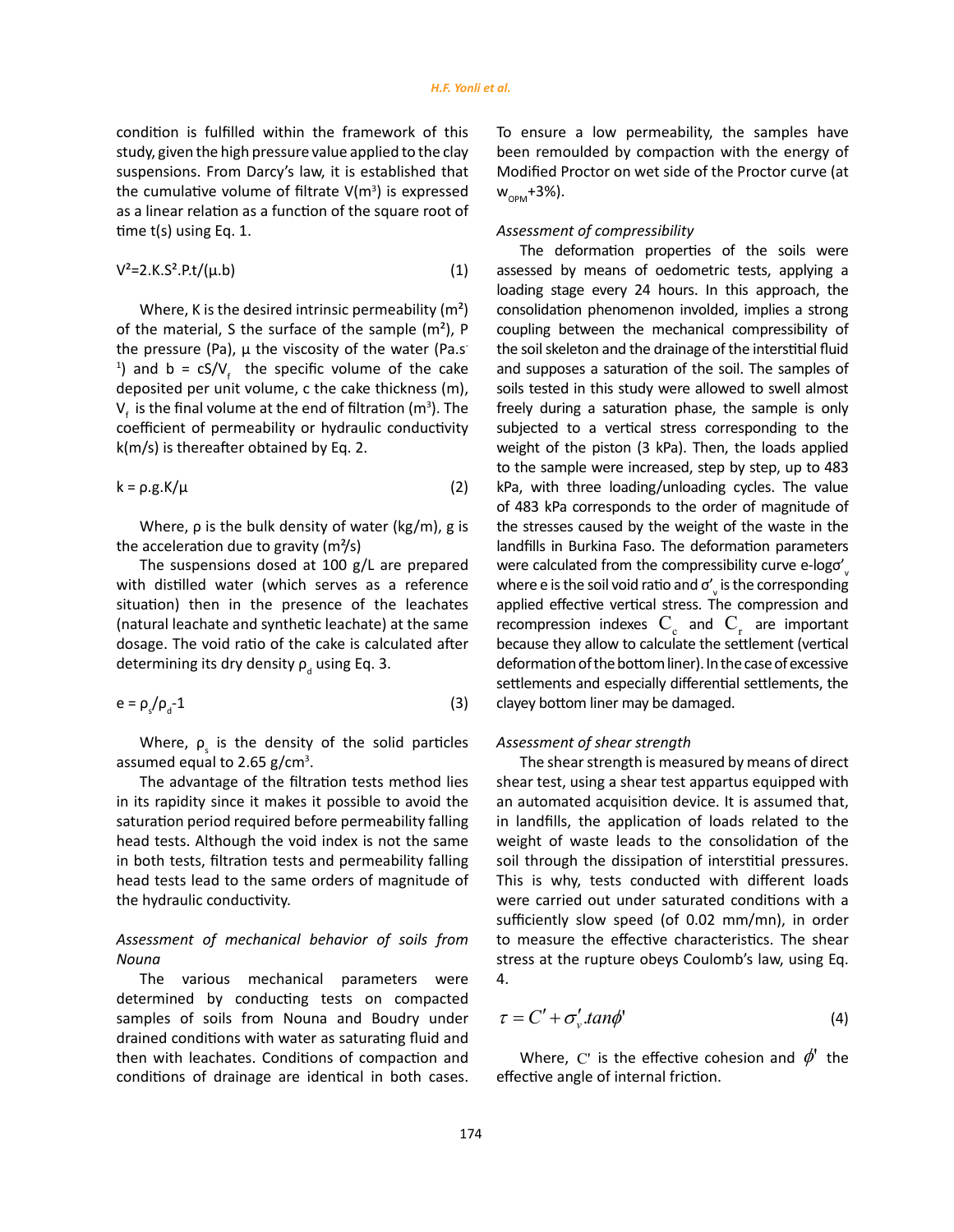#### *Global J. Environ. Sci. Manage., 8(2): 169-182, Spring 2022*

| Soils                         | Nouna                  | Boudry             |
|-------------------------------|------------------------|--------------------|
| Hydraulic conductivity k(m/s) | $1.71 \times 10^{-10}$ | $1.01$ x $10^{-9}$ |
| Void ratio e                  | 44<br>.                | 0.90               |

Table 4: Hydraulic conductivities of studied soils obtained with distilled water Table 4: Hydraulic conductivities of studied soils obtained with distilled water

Table 5: Influence of the leachate on hydraulic conductivities of studied soils Table 5: Influence of the leachate on hydraulic conductivities of studied soils

| Test fluids        | Hydraulic conductivities k(m/s) |                       |  |
|--------------------|---------------------------------|-----------------------|--|
|                    | Nouna                           | Boudry                |  |
| Distilled water    | $1.71x10^{-10}$                 | $1.01\times10^{-9}$   |  |
| Natural leachate   | $3.51x10^{-10}$                 | $2.70x10^{-9}$        |  |
| Synthetic leachate | $1.18\times10^{-9}$             | $7.72 \times 10^{-9}$ |  |

#### **RESULTS AND DISCUSSION**

## *Filtration tests with water and leachate*

The results of filtration tests carried out on suspensions dosed at 100 g/L with soils from Nouna and Boudry are presented below. Table 4 also presents the characteristic values of the cake obtained.

These results show that the soil from Nouna has a hydraulic conductivity at saturation less than  $10^{-9}$  m/s, confirming the possibility of being used as a bottom liner. The soil from Boudry however has a value of hydraulic conductivity of  $1.01x10^{-9}$  m/s. This value of hydraulic conductivity is at the limit of the acceptable threshold. It appears otherwise that even with trace amounts, smectites are very necessary to obtain an optimal sealing. Indeed, the permeability of clay materials is highly dependent on the mineralogical composition of the clay compounds, the texture, its water content and its state of consolidation ([Marcoën](#page-12-0)  *et al.*[, 2000\).](#page-12-0) The results of the filtration tests with the synthetic leachate (Table 5) showed an important increase in the hydraulic conductivity k of the soils from of Nouna, which varies from  $1.71x10^{-10}$  m/s to 1.18 $x10^{-9}$  m/s, i.e. k almost multiplied by 10; it results in the decrease in their sealing potential. Concerning the soils from Boudry, the increase with this leachate is slightly less significant. The less impervious material appears to undergo the deeper alteration. The degradation of the sealing potential with leachates is a phenomenon highlighted by many authors. For example [Badv and Omidi \(2007\)](#page-12-0) who studied the effect of a synthetic leachate rich in calcium (4000 mg/l concentration) on the hydraulic conductivity of a clayey sand found an increase in the hydraulic conductivity of 20%. Wang *et al.* [\(2019\)](#page-12-0) used a natural leachate (stabilized inorganic hazardous waste leachate) to conduct hydraulic conductivity tests on bentonites and also noticed an increase in the hydraulic conductivity. The phenomenon of degradation of the sealing potential deserves further investigation, because many parameters are involved such as the composition of the leachate and its concentration. The natural leachate has a very slight impact on the permeability of the materials. This result is in agreement with the nature of the leachate: the synthetic leachate formulated has a very high ionic strength compared to that of the natural leachate. This indicates that the mineral pollutant load of the landfill leachate is not so high. Setz *et al.* [\(2017\)](#page-12-0) noticed that solutions having [high](https://www.sciencedirect.com/topics/engineering/high-ionic-strength) [ionic strength](https://www.sciencedirect.com/topics/engineering/high-ionic-strength) or predominantly [divalent cations](https://www.sciencedirect.com/topics/engineering/divalent-cation) lead to larger pores and higher hydraulic conductivity.

# *Influence of leachates on compressibility Compressibility of soils from Nouna*

The results of œdometric tests conducted on soils from Nouna are given in [Table 6.](#page-7-0) They show that although compacted (with an initial void ratio e of 0.65 and an initial density (saturated density)  $g_{\text{est}}$  of 18.92 kN/m<sup>3</sup> compared to the value e of 1.11 and  $g_{\text{sat}}$ of 13.42 kN/m<sup>3</sup> obtained by filtration), the soils from Nouna have values of compression and recompression indexes which characterize compressible soils. Despite the low percentage of smectites of 2%, the swelling of the soils from Nouna (part "AB" of the curve) appears to be very important. Indeed, according to [Tabani \(1999\) and Xu](#page-12-0) *et al.* (2003), the amount of swelling clay is one of the first factors which condition the swelling of clayey soils. [Tabini](#page-12-0) [\(1999\)](#page-12-0) found a swelling rate of 6.3% for a soil having a percentage of bentonite of 10% under a pressure of 5 kPa. Nouna clay, for its part, has a swelling rate of 12.05% under a pressure of 3 kPa. Nevertheless, many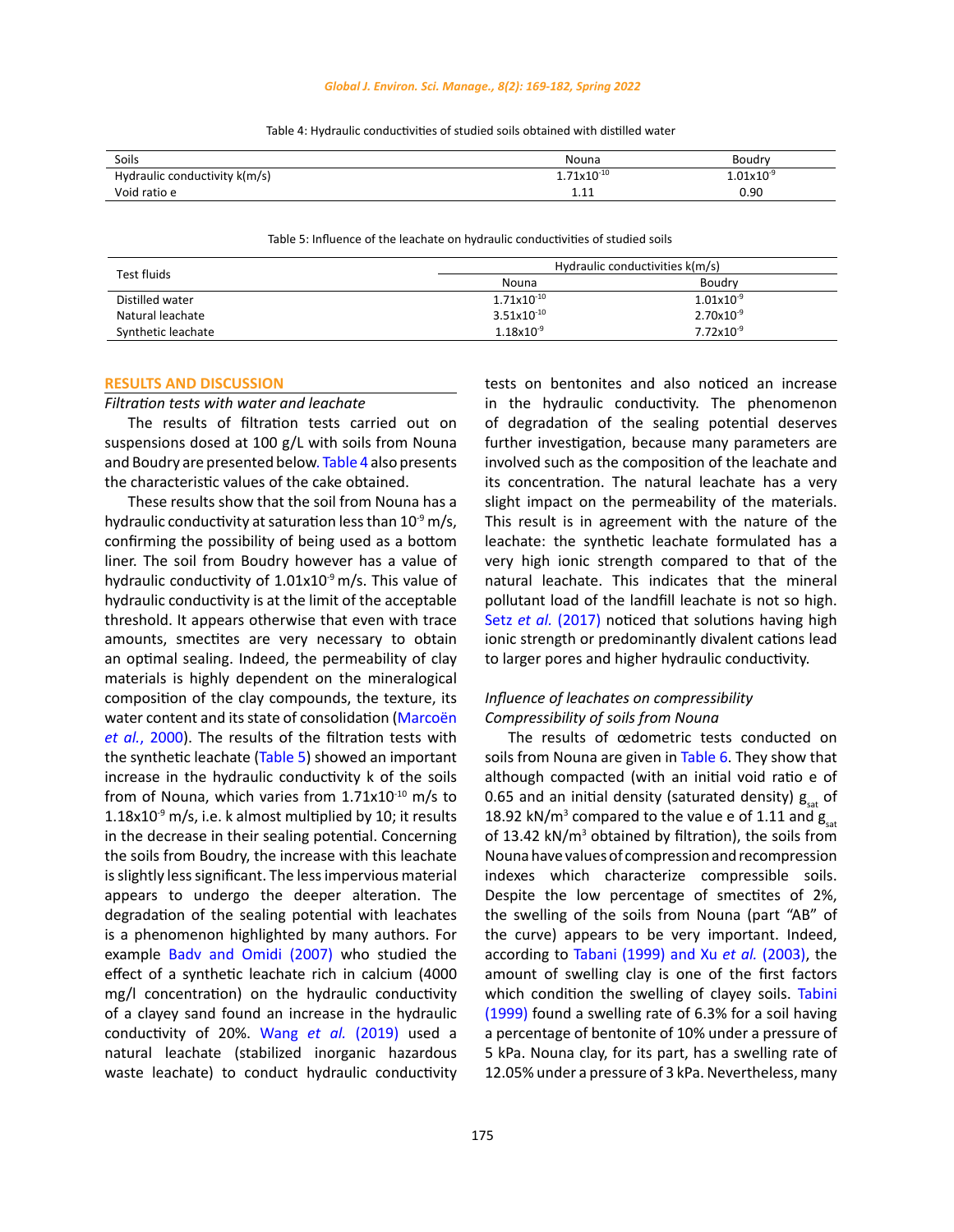#### *Hydro-mechanical behavior of clayey soils*

<span id="page-7-0"></span>

|                    |                                                                       | Deformabilty properties   |                                     |                                               |
|--------------------|-----------------------------------------------------------------------|---------------------------|-------------------------------------|-----------------------------------------------|
| Test fluids        | Initial specific weight<br>$\gamma_{\text{sat}}$ (kN/m <sup>3</sup> ) | Recompression index<br>Նր | Compression index<br>$\mathbf{v}_0$ | Preconsolidation pressure<br>$\sigma'_n(kPa)$ |
| Distilled water    | 18.92                                                                 | 0.049                     | 0.164                               | 55                                            |
| Natural leachate   | 18.83                                                                 | 0.054                     | 0.148                               | 55                                            |
| Synthetic leachate | 19.37                                                                 | 0.095                     | 0.225                               | 50                                            |

Table 6: Influence of leachate on the parameters of the mechanical behavior of the soil from Nouna Table 6: Influence of leachate on the parameters of the mechanical behavior of the soil from Nouna



Fig. 3: Compressibility curves obtained for soils from Nouna (A. Distilled water; B. Natural leachate; C. Synthetic leachate)

authors agree that the initial state of the soil (water content and dry density) and other structural effects, seasonal influence and even test conditions may have an influence on the swelling rate (Chrétien, 2010). All else being equal, the mechanical behavior of Nouna clay is also modified under the influence of leachates. Results are summarized in Table 6 and on Fig. 3. The compressibility curves e-logo'<sub>v</sub> seem quite similar for distilled water (Fig. 3A) and natural leachate (Fig. 3B). Thus, it appears that the natural leachate having a weak ionic strength has few interactions with the soil. On the other hand, the impact of the synthetic leachate is very noticeable (Fig. 3C). This raises the question of the representability of leachate as a test fluid. Let's remember that the synthetic leachate is formulated to be as close as possible to a leachate of household landfill in its early stages of maturation. The swelling of Nouna is partially inhibited. Indeed, the cations contained in this solution diffuse through the layer space of the clay resulting in a reduction of repulsive forces between the clay particles [\(Yonli](#page-12-0) *et al.*, [2017](#page-12-0)). The compression index undergoes a significant increase from 0.164 to 0.225 and it is necessary to consider in the design of the bottom liner as it will lead to higher settlements. [Gratchev and Towhata](#page-12-0)  [\(2009\)](#page-12-0) made this same observation. The authors noted that the compressibility of Ariake clay leached

with acidic fluids increased because of the dissolution of ferric oxide between the clay aggregates.

In order to know the contribution of each group of chemical species contained in the synthetic leachate (VFA, major mineral ions, heavy metals) in the increase of the compressibility, œdometric tests were also performed with each one of them. The results shown in [Fig. 4](#page-8-0) reveal that while major mineral ions and heavy metals cause a decrease in compressibility (decrease in Cc), for acetic acid, the opposite occurs. It is therefore the reaction of VFA with some compounds of the soils from Nouna which contributes to such an increase in the settlements.

#### *Compressibility of soils from Boudry*

The results obtained for the soils from Boudry ([Table 7](#page-8-0) and Fig. 5) well illustrate the role of mineralogy on the modification of the mechanical properties of soils. Swelling is not affected by both leachates. Unlike soils from Nouna, the compressibility of soils from Boudry decreases because the settlements become less important. Thus, if permeability is altered by leachates regardless of the type of clay, it is not the same way for compressibility. This observation leads us to reflect on the criteria for choosing suitable clayey soils to make bottom liners. Shouldn't it be the result of a compromise between hydraulic and mechanical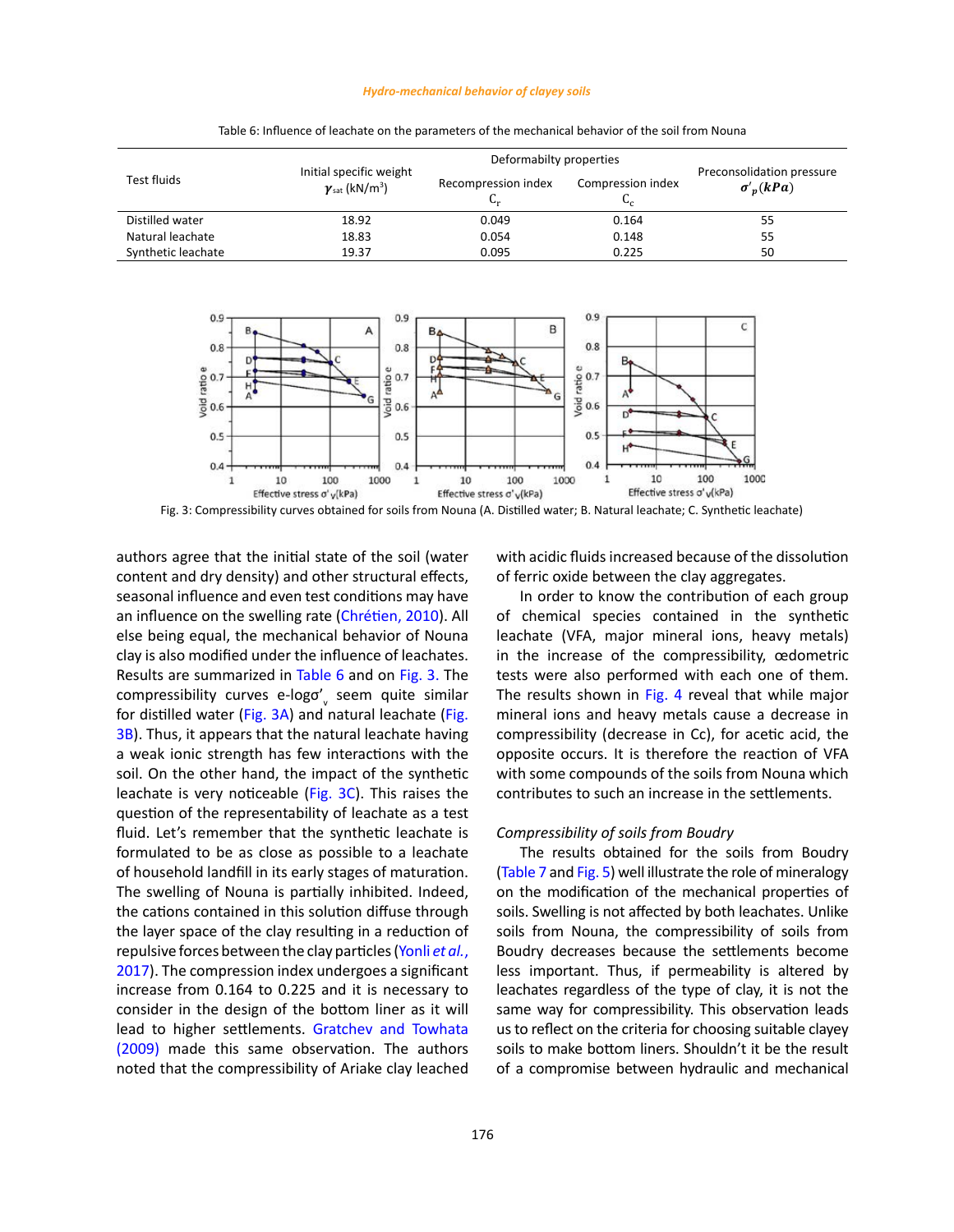#### *Global J. Environ. Sci. Manage., 8(2): 169-182, Spring 2022*

<span id="page-8-0"></span>

Fig. 4: Influence of the type of pollutants contained in the synthetic leachate on the compressibility of Nouna clay, comparison with distilled  $W$ dier water

Table 7: Influence of leachate on the parameters of the mechanical behavior of the soils from Boudry Table 7: Influence of leachate on the parameters of the mechanical behavior of the soils from Boudry

|                    |                                                                       | Deformabilty properties        | Preconsolidation        |                              |
|--------------------|-----------------------------------------------------------------------|--------------------------------|-------------------------|------------------------------|
| Test fluids        | Initial specific weight<br>$\gamma_{\text{sat}}$ (kN/m <sup>3</sup> ) | Recompression index<br>$C_{r}$ | Compression index $C_c$ | pressure<br>$\sigma'_n(kPa)$ |
| Distilled water    | 20.21                                                                 | 0.007                          | 0.109                   | 50                           |
| Synthetic leachate | 20.10                                                                 | 0.007                          | 0.075                   | 50                           |
| Real leachate      | 20.25                                                                 | 0.001                          | 0.067                   | 50                           |



Fig. 5: Compressibility curves obtained for soils from Boudry (A. Distilled water; B. Real leachate; C. Synthetic leachate)

performance which takes into account the composition of the leachate? The answer to this question would obviously involves the choice of the representability of the test fluid as leachate. According to some authors such as [Dutta and Mishra \(2016\),](#page-12-0) the decrease of compression index may be the result of the orientation of clay particles becoming more flocculated and resisting to settlements. Litterature also suggests that the effect of diffuse double layer on the compressibility of soils is less pronounced for kaolinitic soils compared to soils containing smectites [\(Mitchell and Soga, 2005\).](#page-12-0)  This statement is in agreement with the results of this study.

# *Influence of leachates on shear strength Shear strength of soils from Nouna*

The effective cohesion C' and the effective angle of internal friction Ф' (measured at a state of compacity identical to the case of the oedometric tests) and determined from the Mohr relation, are respectively 3 kPa and 28° for tests with distilled water. The low value of cohesion and the relatively high value of the angle of friction are consistent with the state of saturation of the clay. Since the real leachate did not significantly alter the compressibility of Nouna, only synthetic leachate (compared with distilled water) was used to conduct shear tests. The results of shear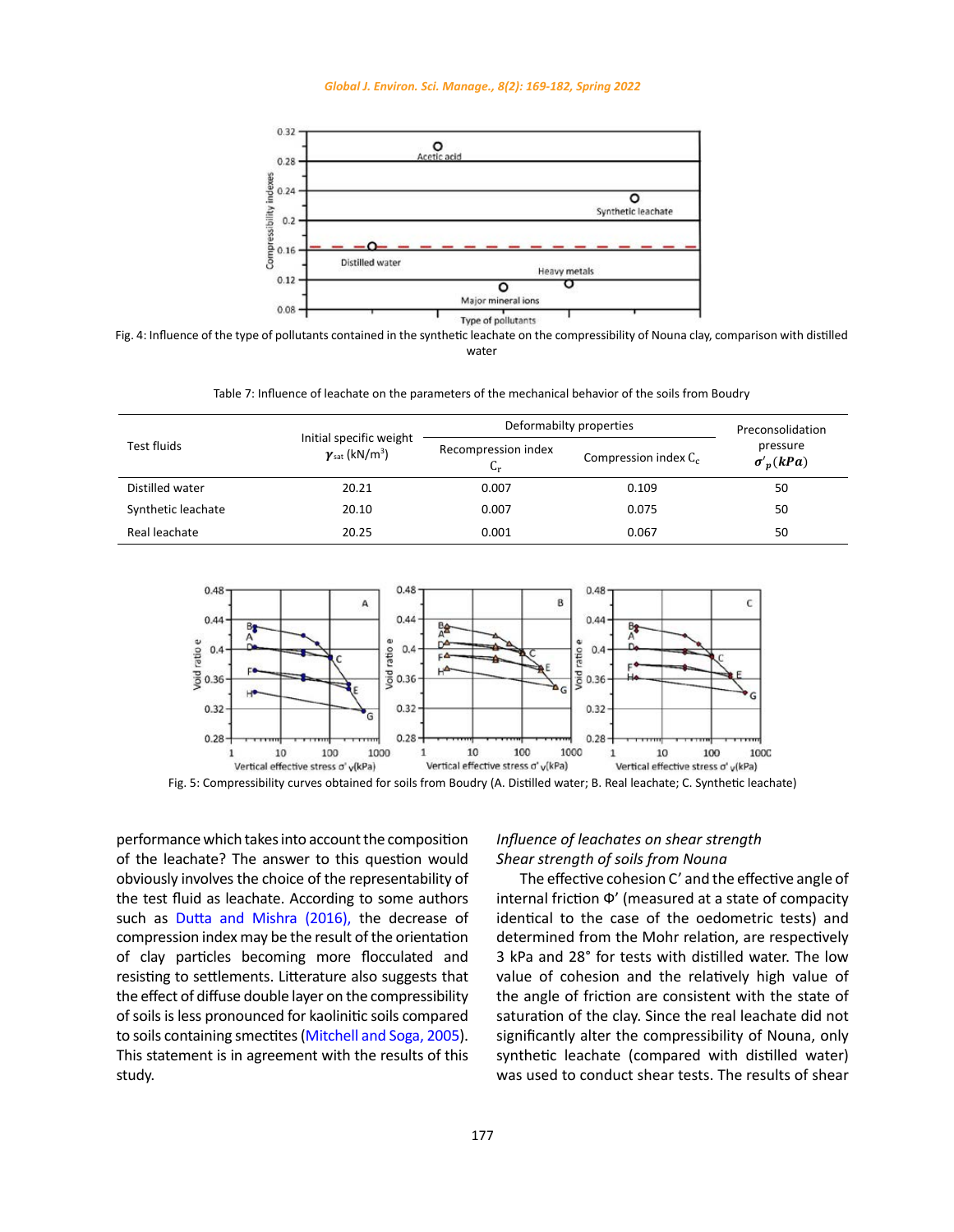tests with the synthetic leachate as a saturating fluid reveal that the soil experiences an increase in shear strength (Fig. 6). The shear strength is modified with only an increase in the soil cohesion at 21 kPa. The value of the angle of internal friction is not affected. The observation of this phenomenon could find an explanation in the theory of the diffuse double layer. Leachate highly concentrated in electrolytes would cause a change in the organization of particles. From a morphological point of view, the leachate favors an increase in the number of sheets per aggregate and consequently a decrease in the number of aggregates with equal dry matter quantity. All this shows that the soil migrates towards a more cohesive state. Some authors have pointed out that it is precisely aggregates which generate the shear resistance [\(Derriche](#page-12-0) *et al.*, 1997).

## *Shear strength of soils from Boudry*

The intrinsic curves of soils from Boudry, on the other hand, show that the increase in shear strength induced by the synthetic leachate is due both to the

cohesion of the soil as well as to its internal friction angle ([Fig. 7\).](#page-10-0) However, the increase in cohesion is less significant than that of the soils from Nouna: it goes from 19 kPa to 23 kPa, i.e. an increase of 21%. This finding is in agreement with œdometric tests which have shown that the influence of the leachate on the swelling and therefore on the diffuse double layer is negligible because of the mineralogy of the soils from Boudry, whose clay fraction mainly contains kaolinite. The slight increase in the internal friction angle, which goes from 34 ° to 37 °, may be due to the action of the synthetic leachate on the geometry of the grains of sand contained in soils from Boudry.

Some authors have also found similar results, they notice an increase in shear strength of clayey soils in contact with leachate. Indeed [Naieni](#page-12-0) *et al.* [\(2017\)](#page-12-0) studied the effect of leachate's components on undrained shear strength of clay-bentonite liners. They noticed that by addition of soluble salts of single-valence cations and leachate provided from them up to 2%, the undrained shear strength of clay-bentonite liners increased. However, they also



Fig. 6: Influence of synthetic leachate on the shear strength of soils from Nouna (A. Stress strain curve  $\sigma'$  = 50 kPa; B. Stress strain curve  $\sigma'$ ,  $\sigma$ = 100 kPa ; C. Stress strain curve  $\sigma'$ <sub>v</sub>= 200 kPa ; D. Stress strain curve  $\sigma'$ <sub>v</sub>= 400 kPa E. Failure envelope)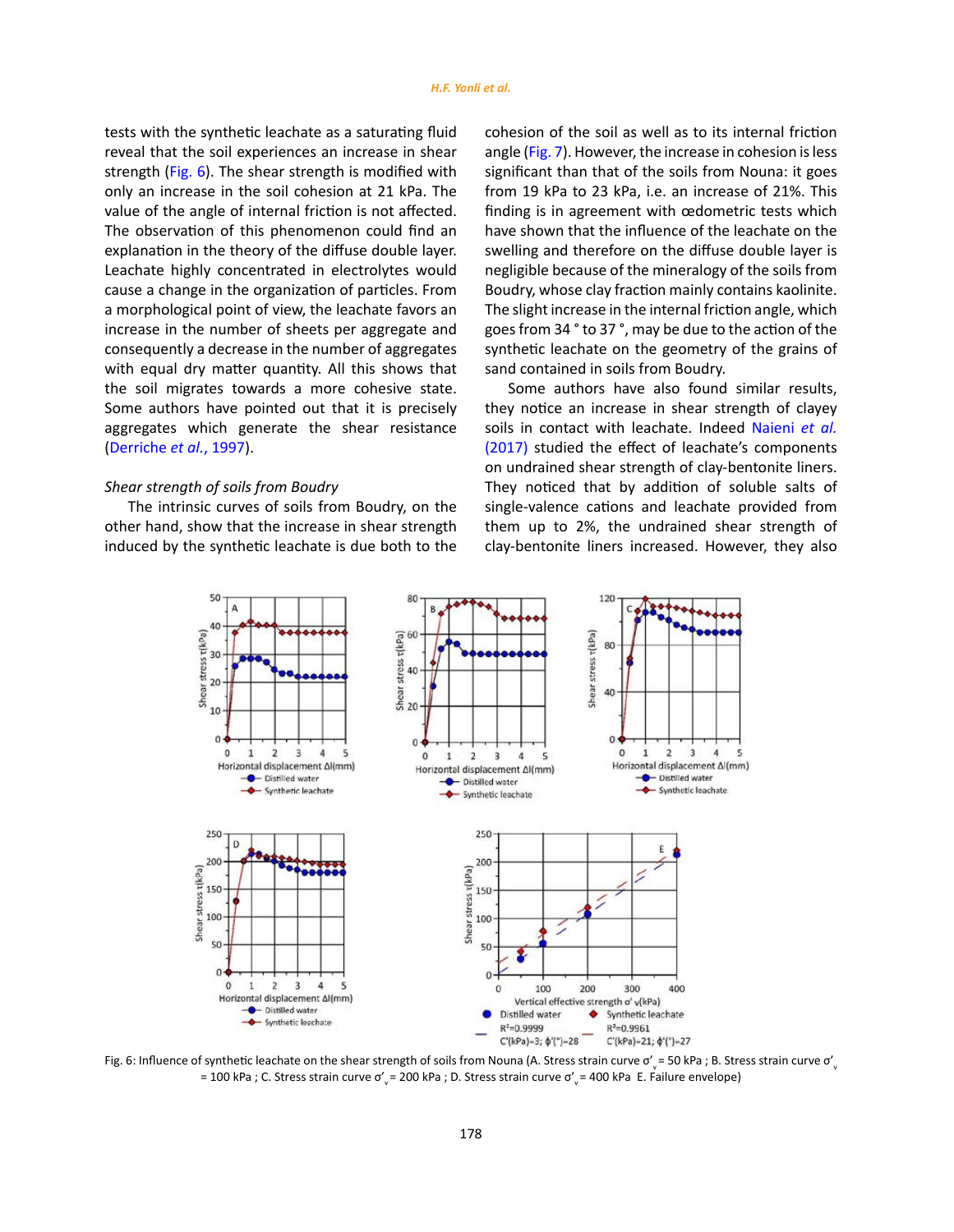

<span id="page-10-0"></span>

= 100 kPa ; C. Stress strain curve  $\sigma'_{v^*}$  = 200 kPa ; D. Stress strain curve  $\sigma'_{v}$  = 400 kPa E. Failure envelope)  $\mathcal{L}_{\mathcal{A}}$  = 50 kPa ; B. Stress strain curve  $\mathcal{L}_{\mathcal{A}}$ Fig. 7: Influence of synthetic leachate on the shear strength of soils from Boudr (A. Stress strain curve o' = 50 kPa ; B. Stress strain curve o'

pointed out, shear strength decrease with further increase in contaminants. Sunil *et al.* [\(2009\)](#page-12-0) noticed that even in lateritic soils used as landfill foundation, the contamination by municipal solid waste leachate lead to changes in the shear strength characteristics. The effective cohesion increases while the effective friction angle decreases.

The results of all the hydro-mechanical tests in this study show that while leachates are always detrimental to the sealing of a bottom liner, it is not necessarily the case for its mechanical behavior. This should draw attention to the fact that designing a bottom liner is a complex process that requires extensive investigations.

## **CONCLUSION**

This study consisted to assess the modification of the long-term hydro-mechanical behavior of two clayey soils in presence of household waste leachate. It allowed to reconsider the criteria of choice of suitable clayey soils for a use as bottom liners. Contamination by leachate always alters the hydraulic properties of soils. However, between the two soils studied, the most clayey and the most impermeable (soils from Nouna) undergo the deeper alteration. Furthermore, whatever the soils considered, the leachate with the greatest ionic strength is also the most aggressive in terms of degradation of the sealing properties. The study emphasizes that the choice of the clayey soils as bottom liners should results from a compromise between long term hydraulic and mechanical performance. Indeed, soils from Boudry (mainly containing quartz and kaolinite), which are the less impermeable of both materials, experience an improvement of their deformation properties meaning that settlements decrease. On the contrary a bottom liner made from soils from Nouna, would experience very significant settlements over the long term because of the influence of volatile fatty acids contained in the synthetic leachate. The influence of the synthetic leachate on the shear strength characteristics shows that it always improves the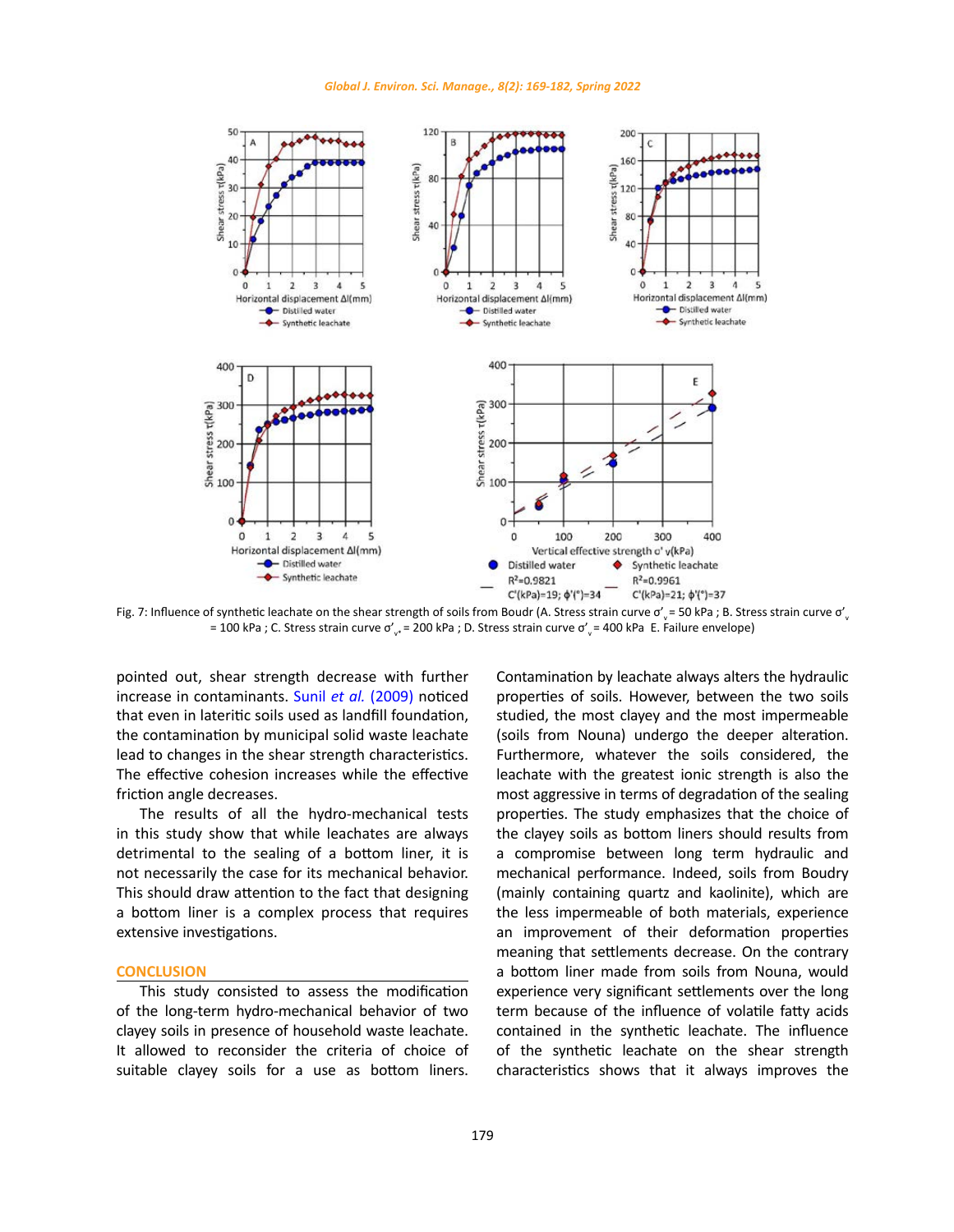stability of the bottom liner. In this case, a short-term design of the liner, is better from a safety point of view. This result requires further investigation by carrying out the same tests with other clayey soils and other leachates as research perspectives. The question of the representativeness of the leachate for carrying out a long-term characterization is also raised. The natural leachate of lower ionic strength has less impact on the hydro-mechanical behavior of the studied soils as evidenced by the values of hydraulic conductivities and those of the compression and recompression indexes. The conclusions of this comparative study of the hydro-mechanical properties of two clayey soils are of practical use to professionals in the field of environmental geotechnics. The importance of the surface properties with respect to leachate is well demonstrated. On the long term, leachate production, linked to the decomposition of waste, can lead to a loss of hydraulic performance and a modification of the mechanical characteristics of the bottom liners.

### **AUTHOR CONTRIBUTIONS**

H.F. Yonli performed the literature review, compiled and interpreted the data, prepared and edited the manuscript. B. François interpreted the data and prepared the manuscript. D.Y.K. Toguyeni and A. Pantet performed the elaboration of the research problem.

### **ACKNOWLEDGMENTS**

The authors would like to thank the national laboratory for building and public works in Burkina Faso, where a lot of geotechnical tests were carried out in the framework of this study. Special thanks go to the members of the technical management team on the date on which this work was carried out, in particular the technical director Mr. Kalsibiri Kaboré.

## **CONFLICT OF INTEREST**

The authors declare no potential conflict of interest regarding the publication of this work. In addition, the ethical issues including plagiarism, informed consent, misconduct, data fabrication and, or falsification, double publication and, or submission, and redundancy have been completely witnessed by the authors.

## **OPEN ACCESS**

This article is licensed under a Creative Commons

Attribution 4.0 International License, which permits use, sharing, adaptation, distribution and reproduction in any medium or format, as long as you give appropriate credit to the original author(s) and the source, provide a link to the Creative Commons license, and indicate if changes were made. The images or other third party material in this article are included in the article's Creative Commons license, unless indicated otherwise in a credit line to the material. If material is not included in the article's Creative Commons license and your intended use is not permitted by statutory regulation or exceeds the permitted use, you will need to obtain permission directly from the copyright holder. To view a copy of this license, visit:

http://creativecommons.org/licenses/by/4.0/

### **PUBLISHER'S NOTE**

GJESM Publisher remains neutral with regard to jurisdictional claims in published maps and institutional afflictions.

#### **ABBREVIATIONS**

| API              | American Petroleum Institute               |
|------------------|--------------------------------------------|
| b                | Specific volume of the cake                |
| BOD <sub>5</sub> | <b>Biologic Oxygen Demand</b>              |
| с                | Cake thickness                             |
| $\mathcal{C}'$   | Effective cohesion                         |
| $\mathcal{C}_c$  | Compression index                          |
| $Ca^{2+}$        | Calcium ion                                |
| <b>CL</b>        | Inorganic clay of low to medium plasticity |
| Сŀ               | Chloride ion                               |
| COD              | Chemical Oxygen Demand                     |
| $Cu2+$           | Copper ion                                 |
| $C_{r}$          | Recompression index                        |
| cm               | Centimeter                                 |
| cm <sup>3</sup>  | Cubic centimeter                           |
| e                | Void ratio                                 |
| g                | Gram                                       |
| i.e.             | That is to say                             |
| k                | Hydraulic conductivity                     |
| К                | Intrinsic permeability                     |
| $K^+$            | Potassium ion                              |
| kg               | Kilogram                                   |
| kт               | Kilometer                                  |
| kΝ               | Kilonewton                                 |
|                  |                                            |

*kPa* Kilopascal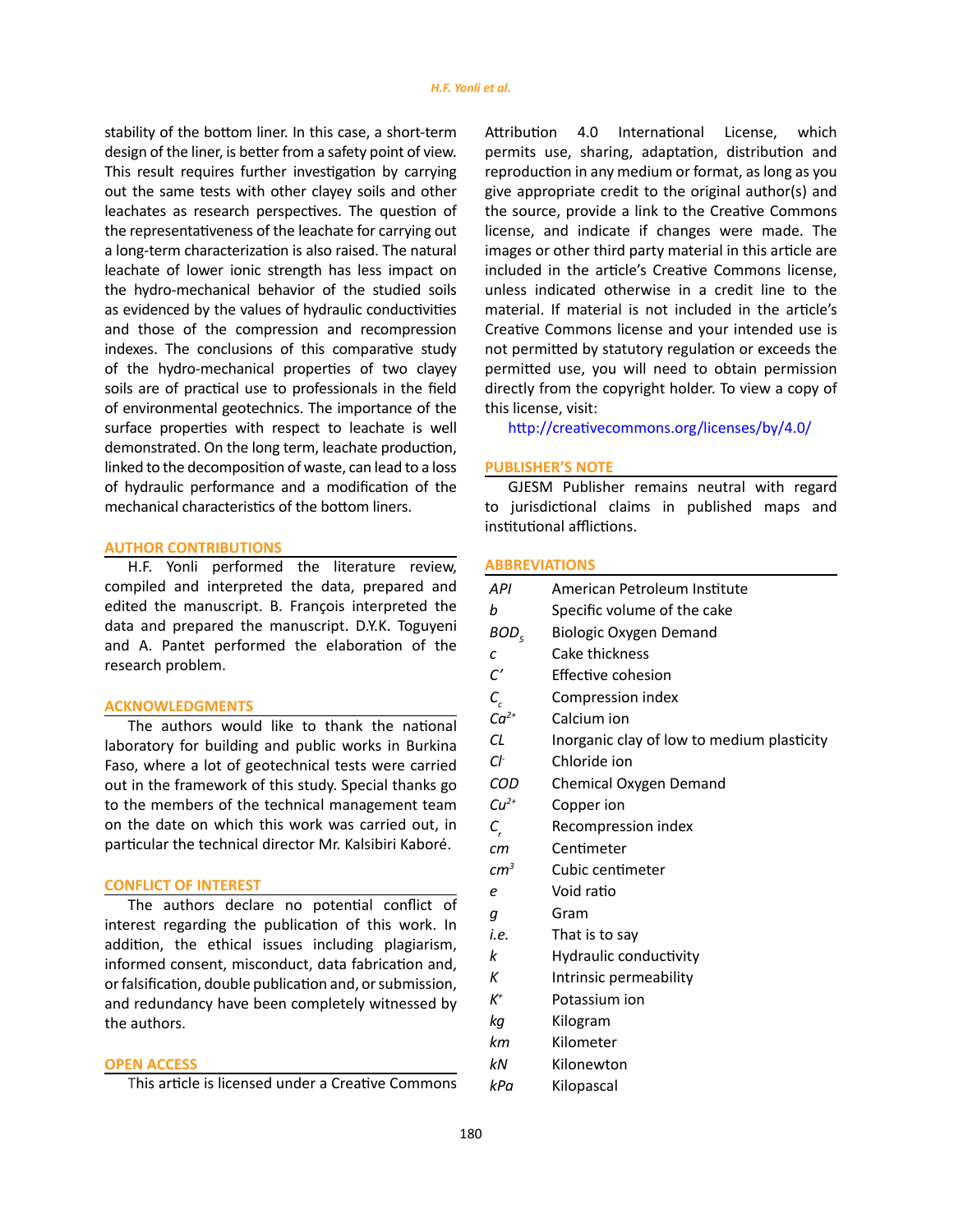<span id="page-12-0"></span>

| g                            | Acceleration due to gravity             | <b>REFERENCE</b>                       |
|------------------------------|-----------------------------------------|----------------------------------------|
| L                            | Liter                                   | Abdellah, D.;                          |
| <b>LCRS</b>                  | Leachate Collection and Removal System  | M.S., (2020<br>behavior of             |
| m                            | Meter                                   | 234: 1-15 <b>(1</b>                    |
|                              |                                         | Abramson, L.V                          |
| m <sup>2</sup>               | Square meter                            | stability and                          |
| m <sup>3</sup>               | Cubic meter                             | AFNOR, (1992                           |
| mg                           | Milligram                               | size analysi<br>Normalisati            |
| $Mg^{2+}$                    | Magnesium ion                           | <b>AFNOR, (1996</b>                    |
| mп                           | Minute                                  | size analysis                          |
| mol                          | Mole                                    | Française de                           |
| P                            | Pressure                                | AFNOR, (199)                           |
| Pа                           | Pascal                                  | Determinat                             |
|                              |                                         | Française de<br><b>AFNOR, (200</b>     |
| $Na+$                        | Sodium ion                              | determinati                            |
| $NHA+$                       | Ammonium ion                            | limit rolling.                         |
| PI                           | Plasticity index                        | (15 pages).                            |
| рH                           | Potential hydrogen                      | Ait Saadi, L., (                       |
| s                            | Second                                  | permeabilit                            |
| S                            | Surface of the sample                   | <b>Applied Scie</b><br>Azizi, A.; Mala |
| SC-CL                        | Clayey sand of low to medium plasticity | land cover                             |
|                              |                                         | changes usi                            |
| SO <sub>a</sub> <sup>2</sup> | Sulfate ion                             | Manage., 2                             |
| t                            | Time                                    | Badv, K.; Omi                          |
| <b>UTM</b>                   | Universal Mercator Transverse           | hydraulic co<br>J. Sci. Techn          |
| v                            | Cumulative volume of filtrate           | Benna-Zayani,                          |
| $V_f$                        | Final volume at the end of filtration   | Static filtrat                         |
| VFA                          | Volatile Fatty Acids                    | effect of cla                          |
| х                            | X coordinate                            | Benson, C.H.;                          |
| XRD                          | X Rays Diffraction                      | conductivity                           |
| Υ                            |                                         | combustion<br>(4): 3-15 <b>(1</b> 3    |
|                              | Y coordinate                            | Chrétien, M.                           |
| wl                           | Liquidity limit                         | mechanism                              |
| $W_{OPM}$                    | Optimum water content                   | analysis on                            |
| $W_p$                        | Plasticity limit                        | of Grenoble                            |
| ρ                            | Bulk density of water                   | Christensen, T<br>landfill lead        |
| $P_d$                        | Dry density                             | pages).                                |
| $\rho_{_S}$                  | Density of the solid particles          | Cuisinier, O.; D                       |
| Φ΄                           | Effective angle of internal friction    | Impact of hi                           |
|                              | Viscosity of water                      | behaviour                              |
| μ                            |                                         | laboratory<br>89: 1-9 (9 p             |
| $\mu$ m                      | Micrometer                              | Derriche, Z.; Bo                       |
| μS                           | Microsiemens                            | of a swellin                           |
| $\boldsymbol{V}_{dmax}$      | Maximum dry unit weight                 | 274 <b>(4 page</b>                     |
| Ysat                         | Saturated density                       | Dutta, J.; Mishi                       |
| $\sigma'$                    | <b>Effective vertical stress</b>        | in the prese<br>pages).                |
| $\sigma'_{{}_p}$             | Preconsolidation pressure               | Ehrig, H.-J.; St                       |
| %                            | Per cent                                | landfilling:                           |
| $\mathbf{o}$                 |                                         | Gratchev, I.; 1                        |
|                              | Degree                                  | on the ger                             |

#### **REFERENCES**

AFNOR, (1992). NF P94-057: Soils recognition and testing-particle size analysis—sedimentation method. Association Française de Normalisation, Paris, France **(17 pages)**.

[AFNOR, \(1996\). NF P94-056: Soils recognition and testing-particle](https://www.boutique.afnor.org/norme/nf-p94-056/sols-reconnaissance-et-essais-analyse-granulometrique-methode-par-tamisage-a-sec-apres-lavage/article/715558/fa026936) [size analysis—dry sieving method after washing. Ocia. Association](https://www.boutique.afnor.org/norme/nf-p94-056/sols-reconnaissance-et-essais-analyse-granulometrique-methode-par-tamisage-a-sec-apres-lavage/article/715558/fa026936) [Française de Normalisation, Paris, France](https://www.boutique.afnor.org/norme/nf-p94-056/sols-reconnaissance-et-essais-analyse-granulometrique-methode-par-tamisage-a-sec-apres-lavage/article/715558/fa026936) **(15 pages)**.

[AFNOR, \(1998\). XP P94-047: Soils recognition and testing -](https://www.boutique.afnor.org/norme/xp-p94-047/sols-reconnaissance-et-essais-determination-de-la-teneur-ponderale-en-matieres-organiques-d-un-materiau-methode-par-calcination/article/714260/fa018765) [Determination of matter organic content of a material. Association](https://www.boutique.afnor.org/norme/xp-p94-047/sols-reconnaissance-et-essais-determination-de-la-teneur-ponderale-en-matieres-organiques-d-un-materiau-methode-par-calcination/article/714260/fa018765) [Française de Normalisation, Paris, France](https://www.boutique.afnor.org/norme/xp-p94-047/sols-reconnaissance-et-essais-determination-de-la-teneur-ponderale-en-matieres-organiques-d-un-materiau-methode-par-calcination/article/714260/fa018765) **(6 pages)**.

[AFNOR, \(2002\). NF P94-051: Soils recognition and testing](https://www.boutique.afnor.org/norme/nf-p94-051/sols-reconnaissance-et-essais-determination-des-limites-d-atterberg-limite-de-liquidite-a-la-coupelle-limite-de-plasticite-au-ro/article/706393/fa020765)[determination of atterberg limits-liquidity limit at the cup-plastic](https://www.boutique.afnor.org/norme/nf-p94-051/sols-reconnaissance-et-essais-determination-des-limites-d-atterberg-limite-de-liquidite-a-la-coupelle-limite-de-plasticite-au-ro/article/706393/fa020765) [limit rolling. Association Française de Normalisation, Paris, France](https://www.boutique.afnor.org/norme/nf-p94-051/sols-reconnaissance-et-essais-determination-des-limites-d-atterberg-limite-de-liquidite-a-la-coupelle-limite-de-plasticite-au-ro/article/706393/fa020765) **[\(15 pages\).](https://www.boutique.afnor.org/norme/nf-p94-051/sols-reconnaissance-et-essais-determination-des-limites-d-atterberg-limite-de-liquidite-a-la-coupelle-limite-de-plasticite-au-ro/article/706393/fa020765)**

[Ait Saadi, L., \(2003\) Methodology to control the homogeneity and](http://theses.insa-lyon.fr/publication/2003ISAL0043/these.pdf) [permeability of clayey liners. PhD Thesis, National Institute of](http://theses.insa-lyon.fr/publication/2003ISAL0043/these.pdf) [Applied Sciences of Lyon](http://theses.insa-lyon.fr/publication/2003ISAL0043/these.pdf) **(294 pages)**.

*SC-CL* Clayey sand of low to medium plasticity [land cover spatiotemporal dynamic pattern and predicting](https://www.gjesm.net/?_action=article&keywords=azizi) [Azizi, A.; Malakmohamadi, B.; Jafari, H.R., \(2016\). Land use and](https://www.gjesm.net/?_action=article&keywords=azizi) [changes using integrated CA-Markov model. Global J. Environ. Sci.](https://www.gjesm.net/?_action=article&keywords=azizi) [Manage., 2\(3\): 223-234](https://www.gjesm.net/?_action=article&keywords=azizi) **(12 pages).**

> [Badv, K.; Omidi, A., \(2007\). Effect of synthetic leachate on the](https://ijstc.shirazu.ac.ir/article_753_233e9ed868891186806a1663f3b0d5ab.pdf) [hydraulic conductivity of clayey soil in Urmia city landfill site. Iran.](https://ijstc.shirazu.ac.ir/article_753_233e9ed868891186806a1663f3b0d5ab.pdf) [J. Sci. Technol. Trans. Civ. Eng., 31\(5\): 535-545](https://ijstc.shirazu.ac.ir/article_753_233e9ed868891186806a1663f3b0d5ab.pdf) **(11 pages).**

> [Benna-Zayani, M.; Kbir-Ariguib, N.; Clinard, C.; Bergaya, F., \(2001\).](https://www.sciencedirect.com/science/article/abs/pii/S0169131701000503) [Static filtration of purified sodium bentonite clay suspensions,](https://www.sciencedirect.com/science/article/abs/pii/S0169131701000503) [effect of clay content. Appl. Clay Sci., 19: 103–120](https://www.sciencedirect.com/science/article/abs/pii/S0169131701000503) **(18 pages)**.

> [Benson, C.H.; Chen, J.N.; Edil T.B., Likos, W.J., \(2018\). Hydraulic](https://ascelibrary.org/doi/pdf/10.1061/%28ASCE%29GT.1943-5606.0001855) [conductivity of compacted soil liners permeated with coal](https://ascelibrary.org/doi/pdf/10.1061/%28ASCE%29GT.1943-5606.0001855) [combustion product leachates. J. Geotech. Geoenviron. Eng., 144](https://ascelibrary.org/doi/pdf/10.1061/%28ASCE%29GT.1943-5606.0001855) (4): 3-15 **[\(13 pages\).](https://ascelibrary.org/doi/pdf/10.1061/%28ASCE%29GT.1943-5606.0001855)**

> [Chrétien, M., \(2010\). Understanding of shrinkage-swelling](http://ori-oai.u-bordeaux1.fr/pdf/2010/CHRETIEN_MARIE_2010.pdf) [mechanisms clay soils: experimental site approach and disaster](http://ori-oai.u-bordeaux1.fr/pdf/2010/CHRETIEN_MARIE_2010.pdf) [analysis on individual constructions. Ph.D. thesis, The University](http://ori-oai.u-bordeaux1.fr/pdf/2010/CHRETIEN_MARIE_2010.pdf) [of Grenoble, France](http://ori-oai.u-bordeaux1.fr/pdf/2010/CHRETIEN_MARIE_2010.pdf) **(372 pages)**.

> [Christensen, T.; Kjeldsen, P.; Bjerg, P., \(2001\). Biogeochemistry of](https://www.sciencedirect.com/science/article/abs/pii/S0883292700000822) [landfill leachate plumes. Appl. Geochem., 16 : 659–718](https://www.sciencedirect.com/science/article/abs/pii/S0883292700000822) **(60 [pages\)](https://www.sciencedirect.com/science/article/abs/pii/S0883292700000822)**.

> [Cuisinier, O.; Deneele, D.; Masrouri, F.; Abdallah. A.; Conil, N., \(2014\).](https://www.sciencedirect.com/science/article/abs/pii/S016913171300416X) [Impact of high-pH fluid circulation on long term hydromechanical](https://www.sciencedirect.com/science/article/abs/pii/S016913171300416X) [behaviour and microstructure of compacted clay from the](https://www.sciencedirect.com/science/article/abs/pii/S016913171300416X) [laboratory of Meuse-Haute Marne \(France\). Appl. Clay Sci., 88–](https://www.sciencedirect.com/science/article/abs/pii/S016913171300416X) 89: 1–9 **[\(9 pages\)](https://www.sciencedirect.com/science/article/abs/pii/S016913171300416X)**.

> Derriche, Z.; Bouzid, F. [; Tas, M.; \(1997\). Analysis of the shear strength](https://www.issmge.org/uploads/publications/1/31/1997_01_0070.pdf) [of a swelling clay. XIVth Conf. Int. Mech. Ground Humburg. 271-](https://www.issmge.org/uploads/publications/1/31/1997_01_0070.pdf) 274 **[\(4 pages\)](https://www.issmge.org/uploads/publications/1/31/1997_01_0070.pdf)**.

> [Dutta, J.; Mishra, A.K., \(2016\). Consolidation behaviour of bentonites](https://www.sciencedirect.com/science/article/abs/pii/S0169131715301927) [in the presence of salt solutions. Appl. Clay Sci., 120 : 61-69](https://www.sciencedirect.com/science/article/abs/pii/S0169131715301927) **(9 [pages\).](https://www.sciencedirect.com/science/article/abs/pii/S0169131715301927)**

> [Ehrig, H.-J.; Steigmann, R., \(2018\). Leachate quality. Solid waste](https://www.sciencedirect.com/science/article/pii/B9780124077218000267) [landfilling : 511-539](https://www.sciencedirect.com/science/article/pii/B9780124077218000267) **(29 pages).**

> [Gratchev, I.; Towhata, I., \(2009\). Effects of acidic contamination](https://www.researchgate.net/publication/265383050_Effects_of_Acidic_Contamination_on_the_Geotechnical_Properties_of_Marine_Soils_in_Japan) [on the geotechnical properties of marine soils in Japan. In](https://www.researchgate.net/publication/265383050_Effects_of_Acidic_Contamination_on_the_Geotechnical_Properties_of_Marine_Soils_in_Japan)